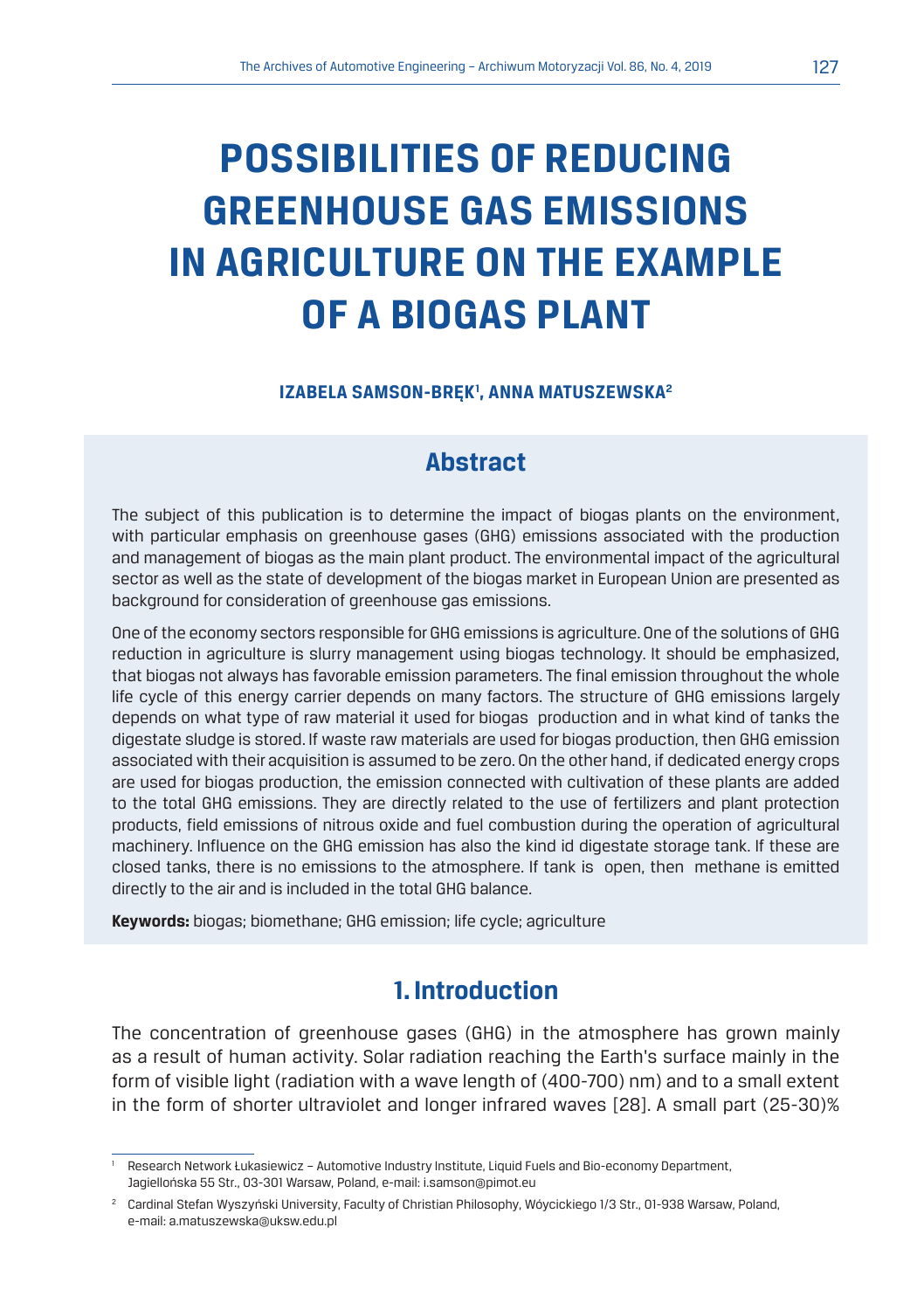is reflected, while a significant part of this radiation is passed through the Earth's atmosphere and absorbed by the Earth's surface (land and water), which causes it to heat. The Earth absorbs the energy of visible light, then radiates (reemits) the absorbed energy in the form of an infrared IR beam with lower energy (long-wave radiation with a wavelength of 4 mm to 80 mm), i.e. thermal energy that is largely absorbed by those greenhouse gases in the atmosphere and transferred back to the Earth's surface in the form of reverse radiation and only partially into space [25, 28]. Return radiation heats the Earth's surface again. This phenomenon is known as the "greenhouse effect". The growth of greenhouse gas emissions may be linked to rising temperatures, otherwise referred to as "global warming" [25].

Some greenhouse gases, such as carbon dioxide (CO<sub>2</sub>), occur naturally and are emitted to the atmosphere through natural processes like volcanic eruptions or biological activity of flora and fauna. However, CO $_{_2}$  emissions also result from human activities, primarily the burning of fossil fuels (oil, coal and natural gas). Some other greenhouse gases (for example freons) are generated and emitted solely as a result of human activities (for example, industrial processes) [10].

One of the economy sectors responsible for GHG emissions is agriculture. This sector is responsible for about 10% of total European GHG emissions (Figure 1) [28]. These are mainly methane and nitrous oxide emissions. The source of greenhouse gas emissions in agriculture is primarily the use of fertilizers and plant protection products, as well as improper manure management or enteric fermentation by ruminant animals like cattle.

Given the significant impact of agriculture on greenhouse gas emissions, it is important to look for solutions that will reduce it. One of such solution is slurry management using biogas technology. The environmental benefits of biogas technology are often highlighted in literature, as a sustainable and renewable energy sources, which could be an alternative to fossil fuels [8, 20, 21]. Thanks to the use of biogas as an energy source, it is possible to significantly reduce GHG emissions (especially CO<sub>2</sub> and CH<sub>4</sub>), which is particularly important taking into account the progressive global warming and related climate change. Moreover, biogas utilization allows for managing agricultural and zootechnical by products, waste and residue from agri-food industry and municipal wastes [8, 10, 17, 30].

The subject of this publication is to determine the impact of biogas plants on the environment, with particular emphasis on GHG emissions associated with the production and management of biogas as the main plant product. The environmental impact of the agricultural sector as well as the state of development of the biogas market in European Union (EU) are presented as background for consideration of greenhouse gas emissions.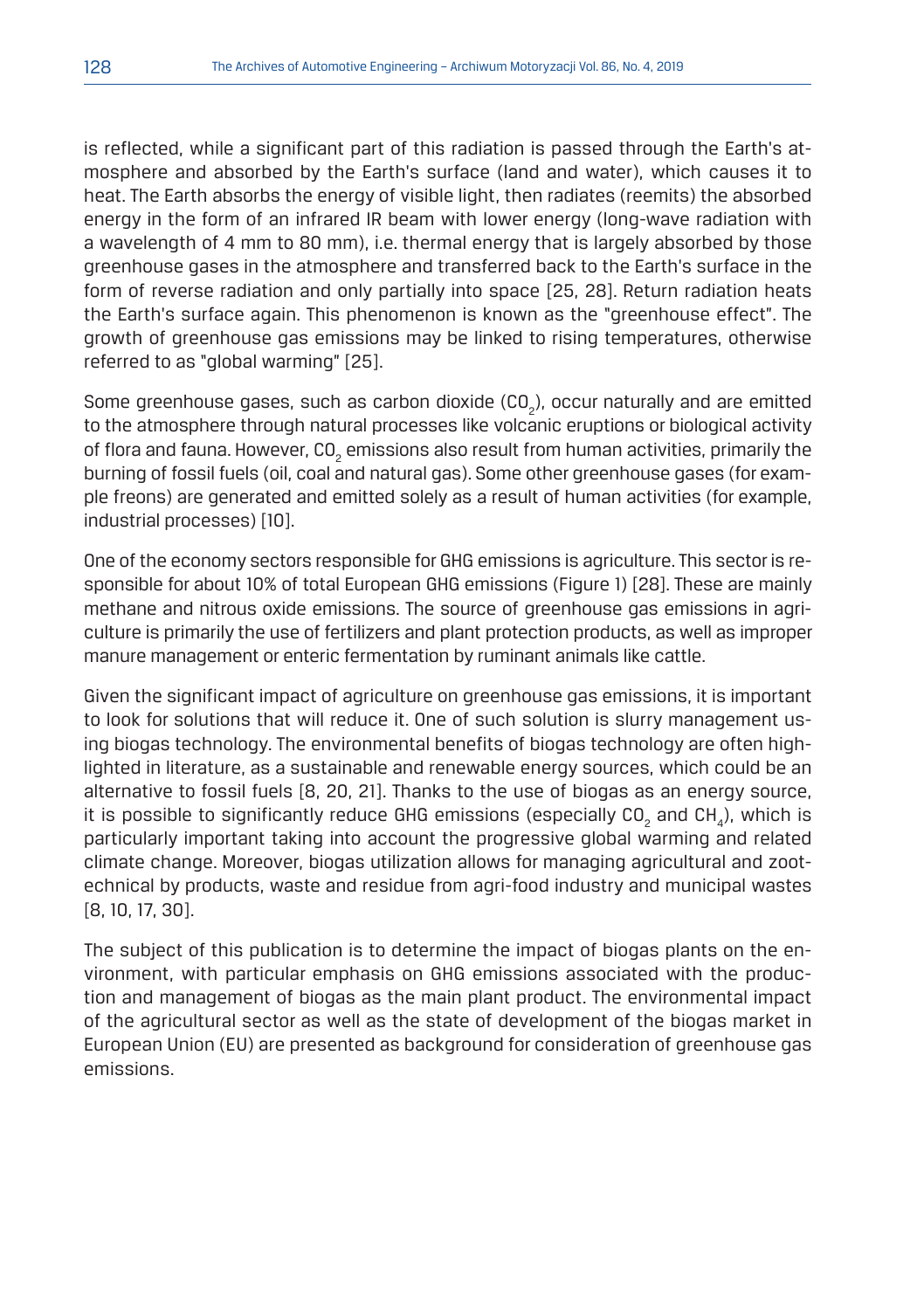# **2. Emissions from the EU agricultural sector**

As it was mentioned above, agriculture is one of the economy sectors responsible for global GHG emissions (Figure 1). These are mainly methane and nitrous oxide emissions. The main agricultural sources of GHG emissions are [8, 20, 23, 28]:

- enteric fermentation by ruminant animals such as cattle or pig, which are responsible for methane (CH $_{\rm_4}$ ) emissions,
- $\,$  soil nitrification and denitrification, which caused nitrous oxide (N $_{2}$ O) emissions,
- manure management, which caused methane and nitrous oxide emissions.

In 2015, the agricultural sector produced 42,647.3 kilotonnes of CO<sub>2</sub> equivalent of greenhouse gases (Figure 1) [28]. It is about 10% of the total EU's GHG emissions for that year. Among the EU-28 countries, the largest emitter from the agricultural sector is France (76,367 kilotonnes of CO<sub>2en</sub>), Germany (63,884 kilotonnes of CO<sub>2en</sub>) and Spain (35,467 kilotonnes of CO<sub>200</sub>). The least emits agriculture of Malta (66,763.67 kilotonnes of CO<sub>200</sub>), Cyprus (559 kilotonnes of CO<sub>200</sub>) and Luxemburg (675 kilotonnes of CO<sub>200</sub>) (Figure 2) [28]. However, direct comparison between the emissions generated by agriculture of individual EU countries is not possible due to the different economic structure and different soil and climate conditions of these countries. Differences in the volume of GHG emissions between countries are determined by types of livestock and their numbers as well as factors such as stock feed differences.

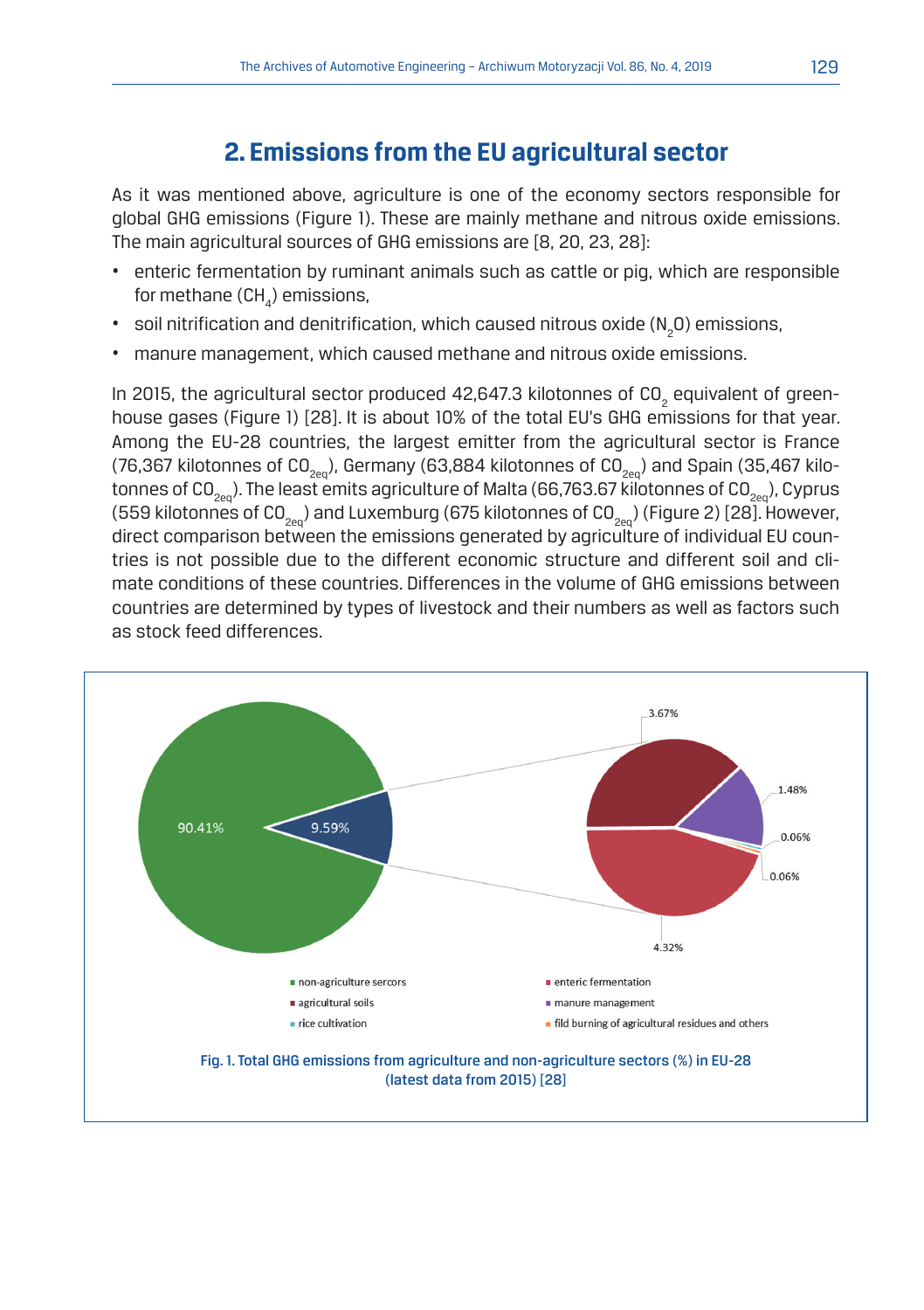

Emissions from the agricultural sector mainly consist of methane and nitrous oxide emissions, with CH<sub>4</sub> emissions dominating [29]. The largest source of CH<sub>4</sub> emission is enteric fermentation of feed in the stomachs of livestock (mainly cattle) as well as manure management [20].

Emissions of methane from agriculture between 1990 and 2015 (reference period) decreased by 64 304 kilotonnes of CO $_{_2}$  equivalents across the EU-28 [28]. It is a 21% reduction compared with 1990 levels. Emissions from the two major sources of methane: enteric fermentation and manure management, decreased by 22% and 17% respectively over the same period [28]. The main factor behind the reduction in emissions was the reduced numbers of ruminant livestock, particularly in newer EU Member States. The total cattle numbers in the EU-28 countries fell 26% between 1990 and 2015, and sheep numbers fell 33% [28].

In the EU-28, almost all Member States reduced their emissions of CH<sub>4</sub>. The largest percentage decreases during 1990 and 2015 had Bulgaria (-70%) and Slovakia (-64%). Cyprus (+17%), Spain (+7%) and Luxembourg (+2%) were the only countries that have seen an increase in emission during mentioned above period [28]. The larger increases in methane emissions observed in Cyprus and Spain were associated with higher numbers of ruminant animal (cattle and swine).

The largest source of  $\text{N}_2\text{O}$  in the EU-28 are emissions from agricultural soils. Emissions of N<sub>2</sub>O from this source decreased in reference period by 17%, mainly due to a general lower use of nitrogen fertilizer on farmland. Emissions of nitrous oxide from agriculture were highest in France and Germany (19% and 17% respectively of the total EU-28  $\mathrm{N}_2\mathrm{O}$  emission). Between 1990 and 2015 the total nitrous oxide emissions from the agricultural sector in all Member States decreased. Spain is an exception, with an 11% increase in nitrous oxide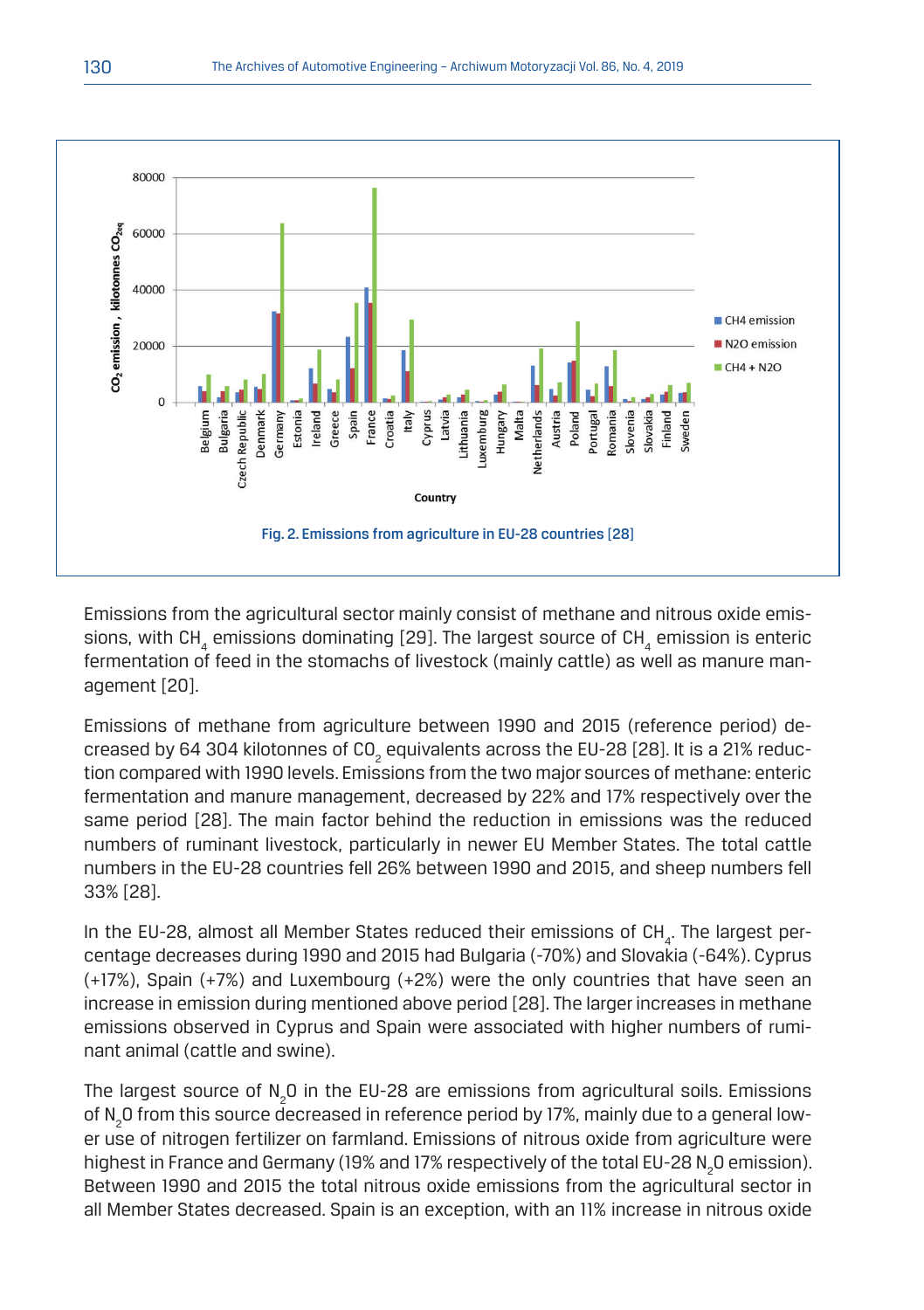emissions in agriculture. The biggest reduction of  $\textsf{N}_2\textsf{O}$  emission was recorded in Slovakia (-47%), the Czech Republic (-46%), Romania (-45%) and Estonia (-44%) [28].

Changes in agricultural practices in a number of Member States have led to relative differences in the amount of N<sub>2</sub>O emitted. However, it is necessary to interpret trends of N<sub>2</sub>O emissions in the Member States with care as a number of countries have methodological problems with estimating N<sub>2</sub>O emissions from agricultural soils.

Concluding, it is worth noting that GHG emissions (both methane as well as nitrous oxide) from the agricultural sector declined by 20% between 1990 and 2015 [28]. The overall reduction in GHG emissions from agriculture during the reference period can in large part be explained by the reduced use of nitrogenous fertilisers, which led to lower nitrous oxide emissions from agricultural soils, and by a reduction in livestock numbers i.e. cattle and sheep, which led to lower methane enteric fermentation emissions. Reducing the use of fertilizers is associated, among other things, with improving agricultural technology.

# **3. The biogas market in EU**

As it was mentioned in the Introduction, the GHG emission from agriculture sector could be reduced thanks to the use of waste agriculture biomass for biogas production. Biogas is an alternative energy source and has significant potential in GHG emissions reduction [20]. For this reason the dynamic development of biogas sector in the Europe is observed.

By the end of 2017, in the Europe were about 17,783 biogas plants. Within the past five years, 3,122 new plants have been installed to give an increase of 18%. In the year 2017, an increase of 2% in the number of biogas plants was achieved [8].

The International Renewable Energy Agency (IRENA) indicates that Europe has the second largest biogas production potential in the world (35,000 PJ/year). It is only ahead of Asia, whose potential is estimated at 40,000 PJ/year. In the third place are both Americas (28,000 PJ/year). Among EU countries dominates Germany, where almost 11,000 biogas plants operate. Italians are on the second place with a biogas plant number of 1,655 plants. French, Swiss, Czech and United Kingdom have more than 500 biogas plants in Europe. Poland came in eighth with over 300 biogas installations (Figure 3) [8].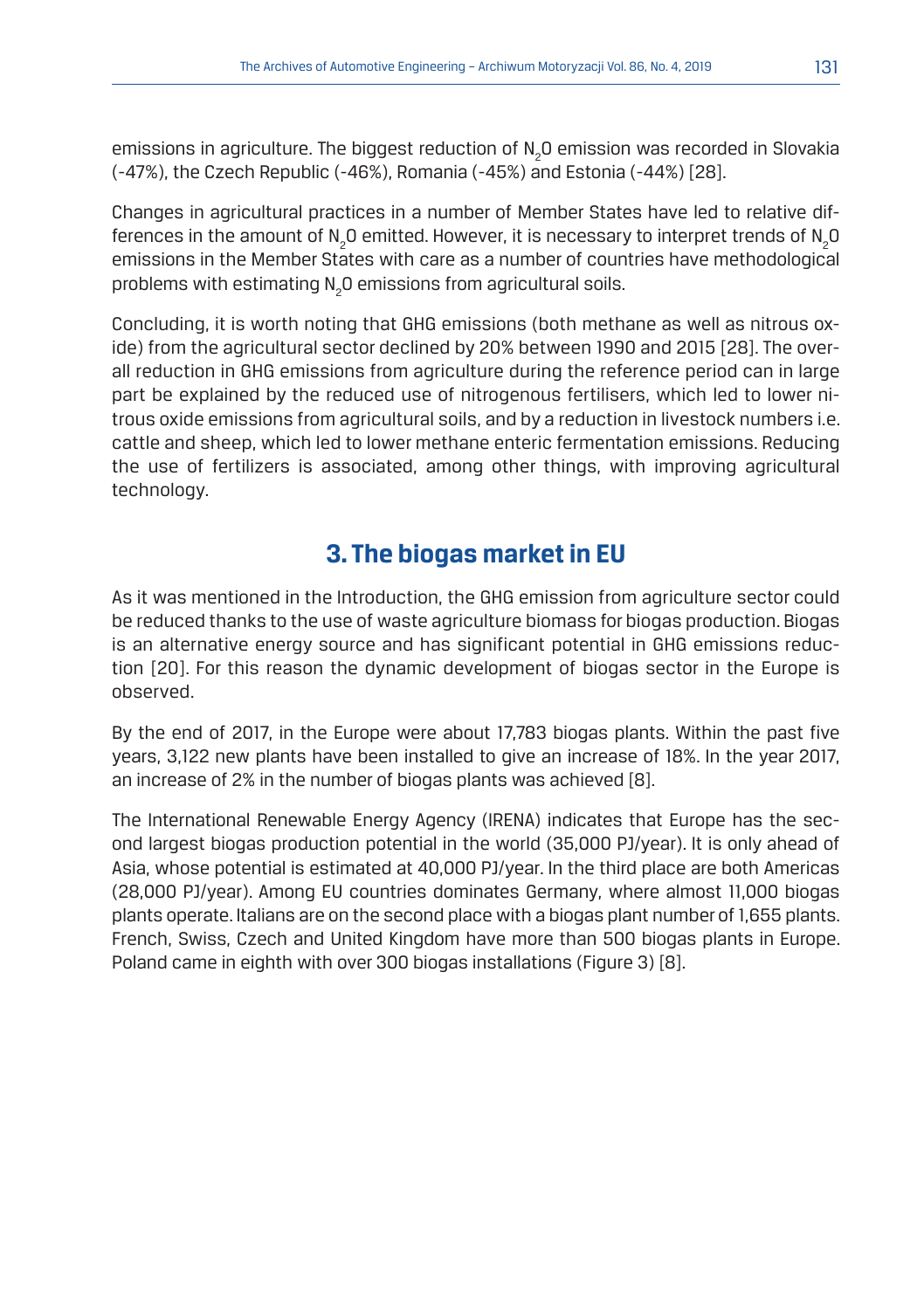

Biogas is obtained mainly from agricultural substrates, which account for over 70% of all raw materials [15]. 16% of gas installations in Europe uses sewage sludge as a substrate, while 8% are installations located at landfills (Figure 4) [8]. In most countries there is one dominant feedstock type for biogas production. In Germany, Belgium, Lithuania, Hungary and Italy, dominates energy crops and agricultural residues which account more than 70% of the feedstocks used. In Denmark, Switzerland and Poland, a big share of industrial organic wastes from the agri-food industry goes toward the production of biogas and electricity from biogas. Sewage at waste water treatment plants is the main feedstock for biogas production in Sweden and the United Kingdom [8, 15].

Agricultural feedstocks comprising livestock manure, farm residues, plant residues and energy crops are the driving force of the European biogas market with a (60-70)% market share [8]. The substrates like organic, municipal waste and organic, industrial waste from the food and beverage industry are still a minority [17, 30]. Sustainable feedstocks should be far more widely used in the biogas sector in order for the biogas market to be part of a sustainable biofuels market.

The new Renewable Energy Directive (RED II) [7], coming into force in 2020, has extended the sustainability criteria from the transport sector to all energy sectors, also addressing biogas and biomethane used in the heat, power and transport sectors. RED II requires producers to calculate of their GHG emissions reduction, which must reach (50-80)%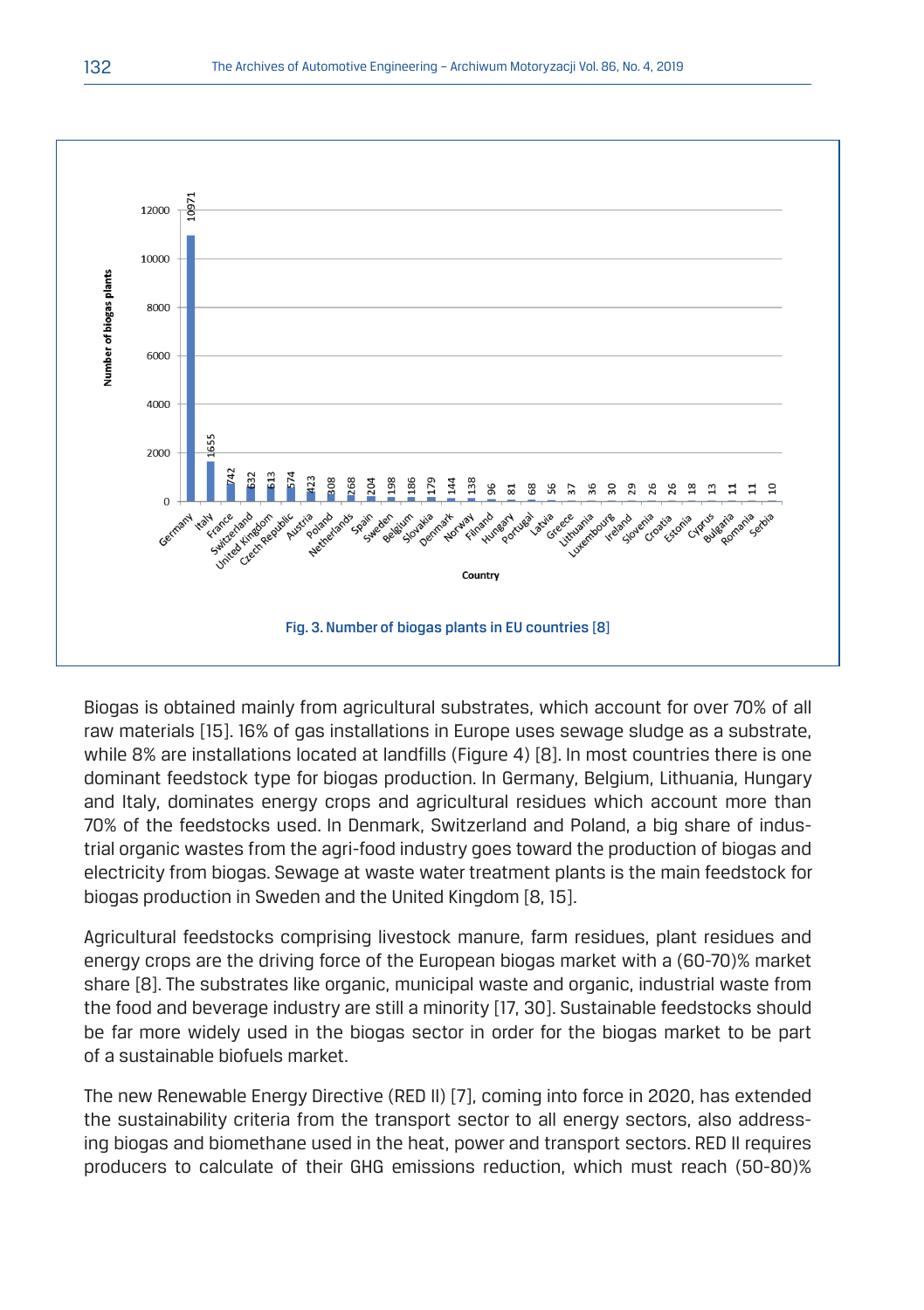savings<sup>3</sup>, relative to the Fossil Fuel Comparator (FFC) [7]. In order to reach these thresholds, producers have to focus on the sustainable feedstock types outlined in the Annexes of RED II directive. Annex IX, part A lists the feedstocks for advanced biofuels and biogas. Materials listed in the part A include, among others raw materials such as biomass fraction of mixed municipal waste, biomass fraction of industrial waste not fit for use in the food or feed chain, animal manure and sewage sludge or crude glycerin [3. 17, 30]. From the raw materials listed in Annex IX, it is clear how important waste raw materials will have for the biofuels and bioenergy market [7]. One of the most important advantages of waste as a raw material for biofuel and bioenergy production is that they shall be considered to have zero life-cycle greenhouse gas emissions up to the process of collection of those materials irrespectively of whether they are processed to interim products before being transformed into the final product [7].



# **4. GHG emission from biogas plant**

#### **4.1. Methods of GHG emission calculation**

In the literature for the investigation of GHG emissions in whole lifecycle of products or services various methodological approaches are used. All existing approaches are often part of a life cycle assessment (LCA) methodology, which is standardized and generally defined in ISO 14040 and 14044 standards. Life Cycle Assessment (LCA) is a technique designed to assess the environmental risks associated with the product system or activity either directly by identifying and quantifying the energy and materials used and the waste introduced into the environment or indirectly by evaluating the environmental impact of such materials, energy and waste [8, 30]. The assessment relates to the whole lifespan of the

<sup>&</sup>lt;sup>3</sup> At least 50% for biofuels, biogas consumed in the transport sector, and bioliquids produced in installations in operation on or before 5 October 2015, at least 60% for biofuels, biogas consumed in the transport sector, and bioliquids produced in installations starting, operation from 6 October 2015 until 31 December 2020, at least 65% for biofuels, biogas consumed in the transport sector, and bioliquids produced in installations starting operation from 1 January 2021 and at least 70% for electricity, heating and cooling production from biomass fuels used in installations starting operation from 1 January 2021 until 31 December 2025, and 80% for installations starting operation from 1 January 2026.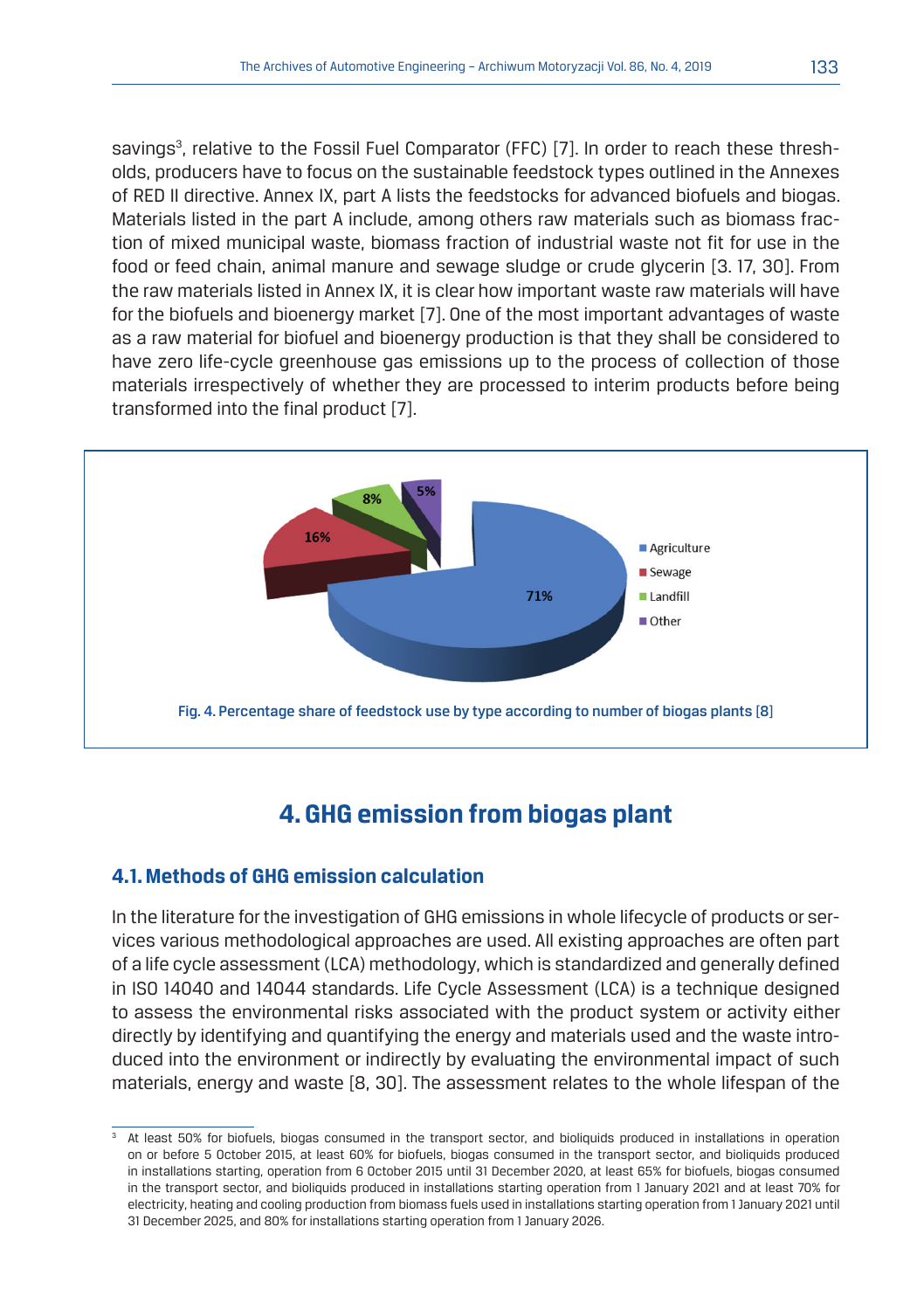product or activity, from the mining and mineral material processing, product manufacturing process, distribution, use, re-use, maintenance, recycling up to the final disposal and transportation. LCA directs the study of environmental impact of the product system to the area of ecosystems, human health and the resources used [9, 11, 14, 17, 22, 20].

The LCA approach described within these standards is general and contains various levels of freedom regarding aspects such as system boundaries, impact categories and characterization factors. Considering the above, in Annex V of the EU RED directive are given the methodology for the calculation of GHG emission in whole biofuels and bioenergy life cycle [6]. Proceeding with calculations in accordance with the guidelines given in the directive allows to avoid methodological errors.

To limit the above mentioned various degrees of freedom regarding the methodological setting, the EU RED methodology defines the basic framework of the investigation by a clear definition of:

- the system boundaries (well-to-wheel),
- the allocation of by-products (based on the heating value of products and by-products),
- the functional unit for the expression of the result calculated (g  $CO<sub>200</sub>$ /MJ),
- the life cycle impact assessment category (GHG emissions),
- the characterization factors for the conversion of greenhouse gases into CO<sub>2eq</sub> (CO<sub>2</sub> 1, N<sub>2</sub>0 – 296, CH<sub>4</sub> – 23),
- the Fossil Fuel Comparator (Tab. 1),
- interpretation of the result.

#### Tab. 1. The Fossil Fuel Comparator from the current and new RED directive

| RED directive [6]                                                                                                        | RED II directive <sup>4</sup> [7]                                                                                                                                                                                        |  |  |  |  |
|--------------------------------------------------------------------------------------------------------------------------|--------------------------------------------------------------------------------------------------------------------------------------------------------------------------------------------------------------------------|--|--|--|--|
| For biofuels, the fossil fuel comparator EF shall<br>be 83,8 g $CO_{2e0}$ /MJ.                                           | For biomass fuels used as transport fuels,<br>the fossil fuel comparator EF(t) shall be<br>94 g CO <sub>2en</sub> /MJ.                                                                                                   |  |  |  |  |
| For bioliquids used for electricity production,<br>the fossil fuel comparator EF shall be<br>91 g CO <sub>2e0</sub> /MJ. | For biomass fuels used for the production<br>of electricity, the fossil fuel comparator<br>ECF(el) shall be 183 g $CO_{2e0}$ /MJ electricity or<br>212 g CO <sub>2e0</sub> /MJ electricity for the outermost<br>regions. |  |  |  |  |
| For bioliquids used for heat production, the<br>fossil fuel comparator EF shall be 77 g CO <sub>2en</sub> /MJ.           | For biomass fuels used for the production<br>of useful heat, as well as for the production<br>of heating and/or cooling, the fossil fuel<br>comparator ECF(h) shall be 80 g CO <sub>200</sub> /MJ heat.                  |  |  |  |  |
| For bioliquids used for cogeneration, the fossil<br>fuel comparator EF shall be 85 g $CO2e0/MJ$ .                        | For biomass fuels used for the production<br>of useful heat, in which a direct physical<br>substitution of coal can be demonstrated.<br>the fossil fuel comparator ECF(h) shall be<br>124 g CO <sub>200</sub> /MJ heat.  |  |  |  |  |

4 The RED II Directive will be at force since June 2020.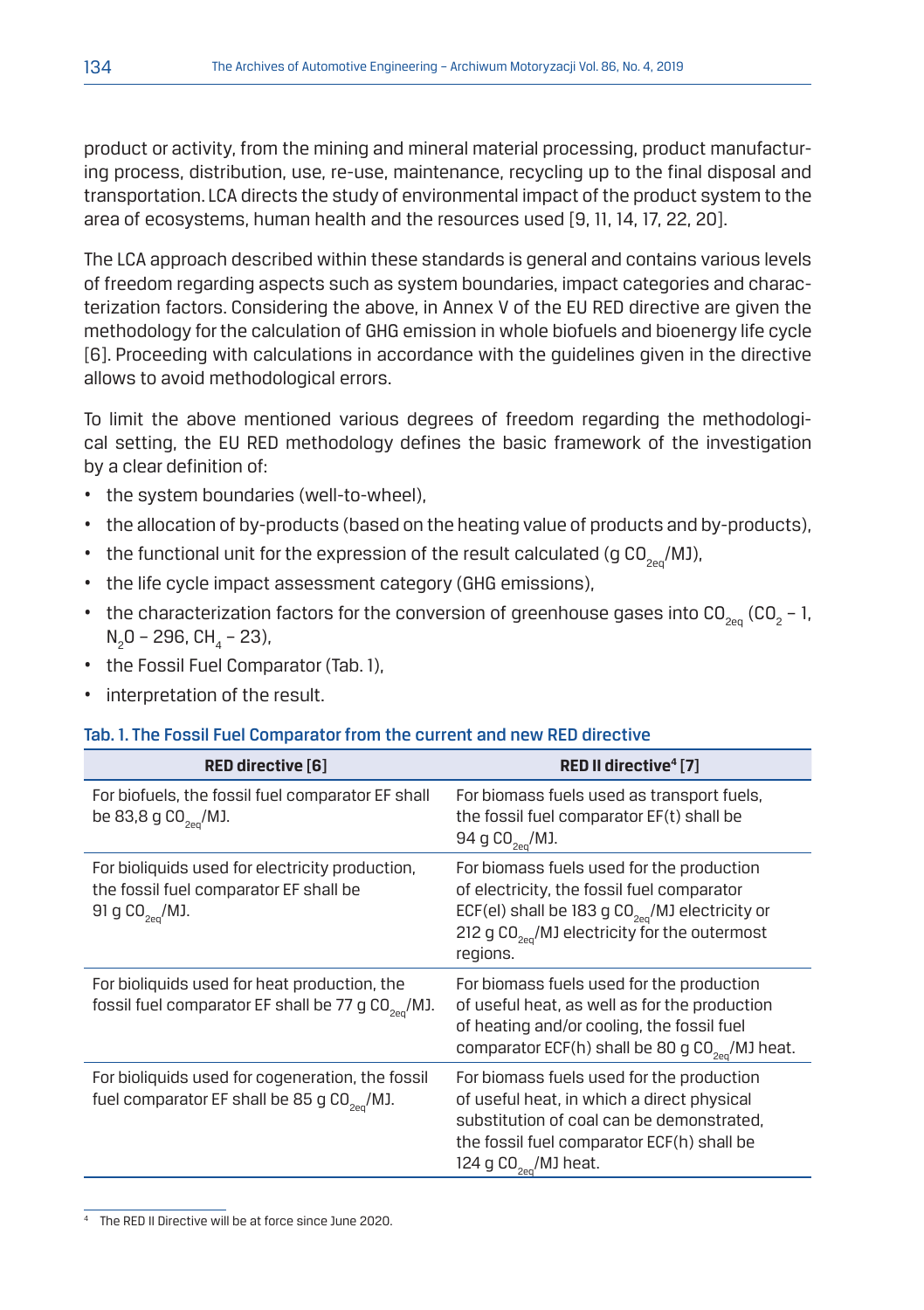Greenhouse gas emissions from the production and use of transport fuels, biofuels and bioliquids shall be calculated as [6]:

$$
E = e_{ec} + e_1 + e_p + e_{td} + e_u - e_{sca} - e_{ccs} - e_{ccr} - e_{ee}
$$
 (1)

where

 $E =$  total emissions from the use of the fuel, [g CO<sub>200</sub>/MJ];

- $e_{ec}$  = emissions from the extraction or cultivation of raw materials [g CO<sub>2eq</sub>/MJ];
- $e_l$  = annualised emissions from carbon stock changes caused by land-use change  $[g CO<sub>2eq</sub>/MJ];$

 $e_p$  = emissions from processing [g CO<sub>200</sub>/MJ];

 $e_{td}$  = emissions from transport and distribution [g CO<sub>2eq</sub>/MJ];

- $e_{\rm u}$  = emissions from the fuel in use [g CO<sub>200</sub>/MJ];
- $e_{sca}$  = emission saving from soil carbon accumulation via improved agricultural management  $[g CO_{2eq} / MJ]$ ;
- $e_{\text{ccs}}$  = emission saving from carbon capture and geological storage [g CO<sub>2eq</sub>/MJ];

 $e_{\text{ccr}}$  = emission saving from carbon capture and replacement [g CO<sub>2e0</sub>/MJ];

 $e_{ee}$  = emission saving from excess electricity from cogeneration [g CO<sub>2eq</sub>/MJ].

Emissions from the manufacture of machinery and equipment are not taken into account. The emissions from fuel use  $(e_{u})$  are assumed to be 0 for biofuels and bioliquids.

The GHG emissions from raw material production  $(e_{ec})$  include the GHG emissions from cultivating and harvesting raw materials as well as the GHG emissions from the production of chemicals and other inputs used for cultivation. In case of use wastes or residues as a feedstock, the emission of their collection must be included into calculation.

Land use change taking place after the cut-off date of 1 January 2008 has to be included in the calculation of the GHG emissions. Land-use change should be understood as referring to changes in terms of land cover between the six land categories used by the IPCC (forest land, grassland, cropland, wetlands, settlements and other land) plus a seventh category of perennial crops, i.e. multi-annual crops whose stem is usually not annually harvested such as short rotation coppice and oil palm (because such land has features of both cropland and forest land).

According to the communication from the Commission on the practical implementation of the EU biofuels and bioliquids sustainability scheme as well as on counting rules for biofuels (2010/C 160/02), improved agricultural management ( $e_{sca}$ ) like shifting to reduced or zero-tillage, improved crop rotations and/or cover crops, including crop residue management, improved fertiliser or manure management or use of soil improver (e.g. compost) can be included into total GHG emission [6]. Emissions savings from such improvements can be taken into account if evidence is provided that the soil organic carbon levels have increased, or solid and verifiable evidence is provided that it can reasonably be expected to have increased, over the period in which the raw materials concerned were cultivated.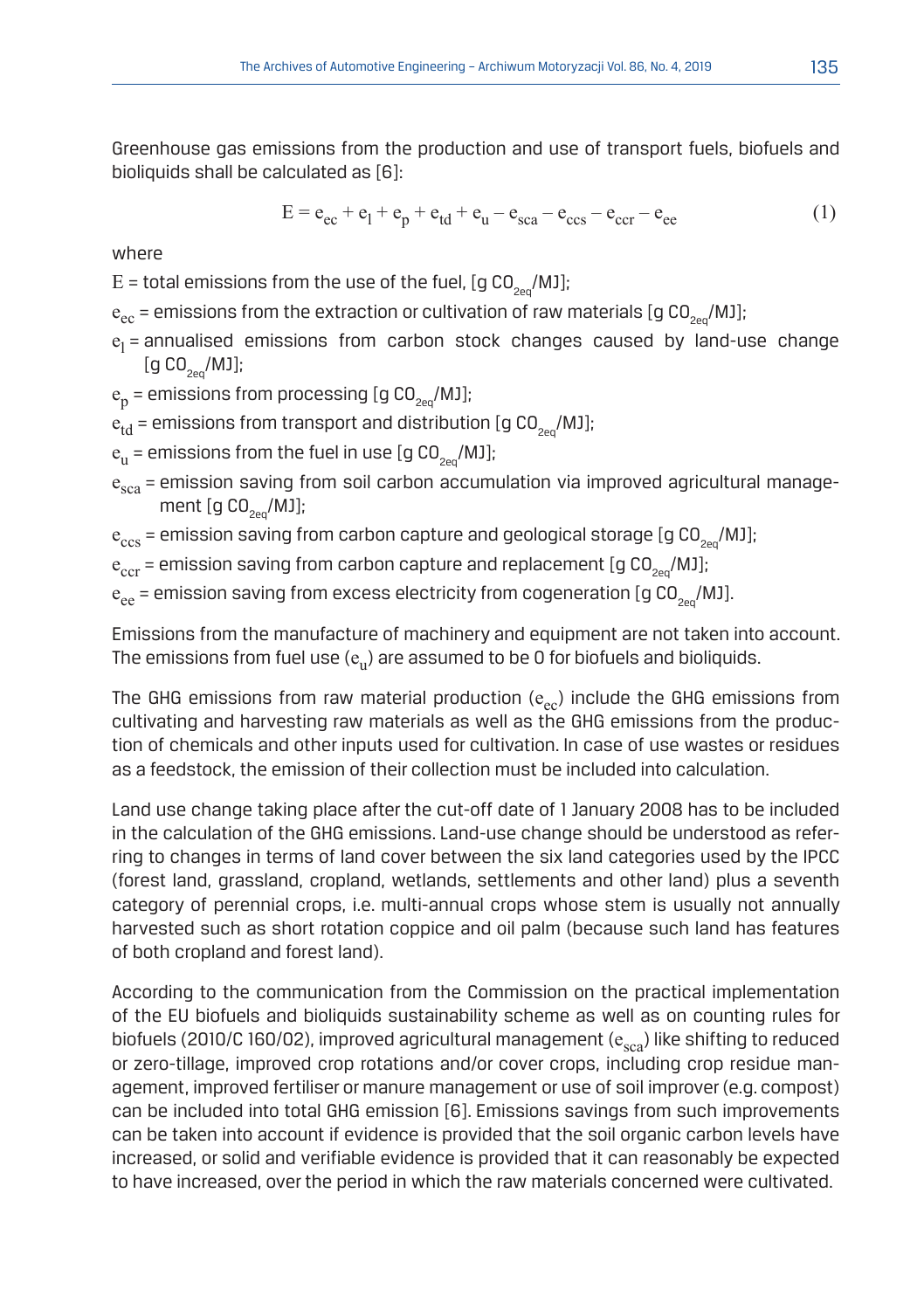As part of the biomass production and supply, emissions from carbon stock changes  $\rm (e_l)$ need to be considered in case land not yet used for agricultural production has been converted for biomass production after January 2008. The Commission has published an appropriate guideline. Contrarily, a bonus of 29 g CO $_{\rm{2eq}}$ /MJ biofuel (as part of the term  $\rm{e}_l$ ) can be attributed in case the biomass is produced on degraded or contaminated land (with this status in, or after January 2008) and the biomass cultivation initialized by the biofuel production helps to valorize land which would not be used otherwise [6]. This bonus is added in the overall calculation (and subtracted from emissions from cultivation, which also need to be considered for scenarios of biomass production on degraded or contaminated land).

Every processing facility must ensure that all GHG emissions from processing  $(e_n)$  are incorporated into the calculation of the GHG emissions. This includes emissions from processing itself, from waste and leakage and from the production of chemicals or products used in processing [6].

The last element of individual calculations are emissions from transport and distribution  $(e_{td})$ . This includes the transport and storage of raw and semi-finished materials and the storage and distribution of the final product [6].

Apart from the emission mentioned above, potential emission savings from carbon capture and geological storage ( $e_{ccs}$ ) as well as from carbon capture and replacement ( $e_{ccr}$ ) can be considered in the calculations. Especially  $e_{\text{cor}}$  can be an interesting option for biomethane producers to utilise carbon dioxide as a by-product of the fermentation and upgrading process [6].

The last stage of the calculation is to determine the reduction of emissions throughout the supply chain in relation to the FFC (see Table 1) [6, 7].

#### **4.2. Results of GHG emission calculation for biogas plant**

Biogas is produced by anaerobic digestion. For digestion process a wide spectrum of organic feedstocks are used. In the Europe, three main feedstocks were mostly use for anaerobic digestion. We include such raw materials as an energy crop (e.g. maize silage), agricultural waste (e.g. manure) and municipal and agro-industrial biowaste [3, 14, 17, 30]. On the choice of raw material for the methane fermentation process depends largely the final GHG emission. In the case of intentional crops, such as the cultivation of maize for silage, it is necessary to incur appropriate material and energy expenditure. The cultivation of maize for silage is connected with the necessity of land use for the cultivation and the use of mineral fertilization and plant protection products, whose production and use on plantations are energyconsuming and cause significant emissions of dust and gaseous pollutants into the air. The GHG result is also significantly affected by the combustion of diesel fuel during field work and transport [18]. If, on the other hand, raw materials used for the methane fermentation process have the status of waste or residue, then, according to the RED directive, zero GHG emission value is assumed for the stage of their acquisition (see Table 2). The use of this type of raw materials allows for a significant reduction in GHG emissions already at the raw material stage. This difference is up to several dozen percent compared to, e.g., maize silage, the acquisition of which is associated with significant GHG emissions (Table 2).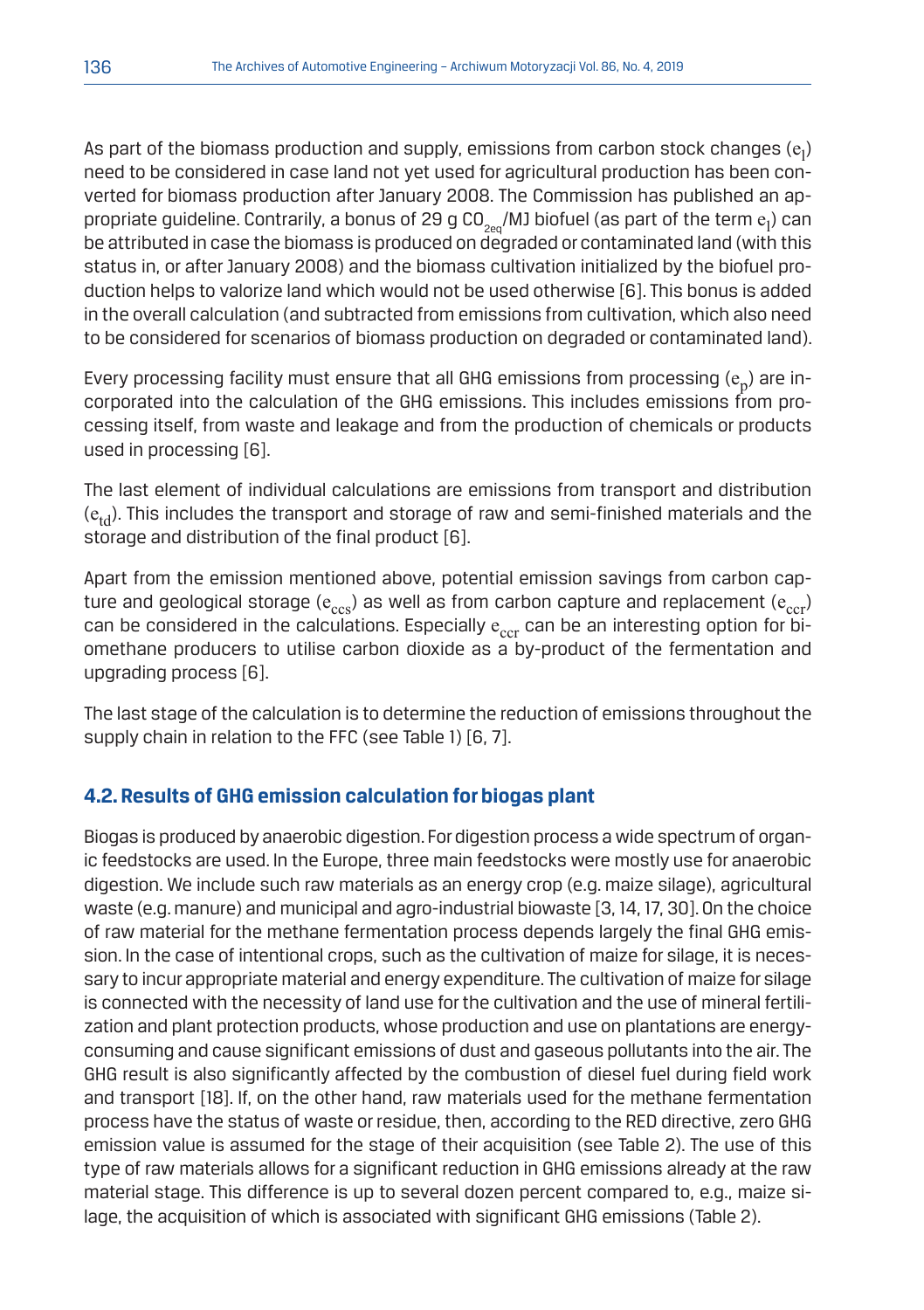The next stage, which is included in the calculation of GHG emissions, is the methane fermentation process. The main product of this process is biogas, which can be used for electricity and / or heat generation (in CHP) or, after an additional upgrading process, injected into the natural gas grid as biomethane [5, 11]. Combustion of biogas or biomethane in an internal combustion engine is primarily characterized by a reduction in carbon monoxide emissions, a significant reduction in hydrocarbons emissions and nitrogen oxide emissions, and a significant practical elimination of particulate emissions compared to the burning of conventional energy carriers [1, 18, 24].

The digestate storage method is also very important, as it has a significant impact on methane emissions [10,13 23]. The digestate can be stored in open tank storage or closed tank storage. Closing the digestate storage tanks avoids uncontrolled methane emissions, and thus contributes to a significant reduction in GHG emissions throughout the entire life cycle (see Table 2 and Figure 5) [3].

The Renewable Energy Directive specifies the minimum GHG emissions saving that biofuels and bioenergy must comply with in order to count towards the renewables targets and to be eligible for public support. Annex V (liquid biofuels) and Annex VI (solid and gaseous biomass) of the RED provide a list of default greenhouse gasses emission values [6].

Table 2 provides estimated default values of greenhouse gas emissions and the emission reductions for the whole life cycle of electricity generation from biogas [10]. According to the table, biogas produced from liquid manure has the greatest potential for GHG emissions reduction throughout the whole life cycle. This result is not only caused by zero greenhouse gas emissions at the stage of obtaining the raw material, but also by the high premium granted for improving the slurry management system (including reduction of methane emissions associated with slurry management) [10, 11]. In addition, digestate storage is also important. If closed tanks are used, additional methane emissions are avoided [10,13 23].

The least favorable results are attributed to biogas obtained from methane fermentation of maize silage, which is directly related to the process of growing maize for silage [10, 11, 22].

The structure of greenhouse gas emissions results from the expenditure used for the production of agricultural raw materials. It is dominated by emissions related to nitrogen, phosphorus and potassium fertilization (NPK fertilization) and field emissions of nitrous oxide associated with the distribution of nitrogen fertilizers on the soil surface. If the dose of nitrogen fertilization used is higher, then the overall greenhouse gas emissions from the cultivation of agricultural raw materials is greater. The GHG emissions associated with diesel consumption are closely related to the number of field operations. In the case of annual plants, the need to perform every year soil preparation and sowing operations as well as plantation care (plant protection and fertilization) translates into significantly higher fuel consumption and associated greenhouse gas emissions. Biomass transport to a biogas plant has a very small share in the overall structure of greenhouse gas emissions [10, 23].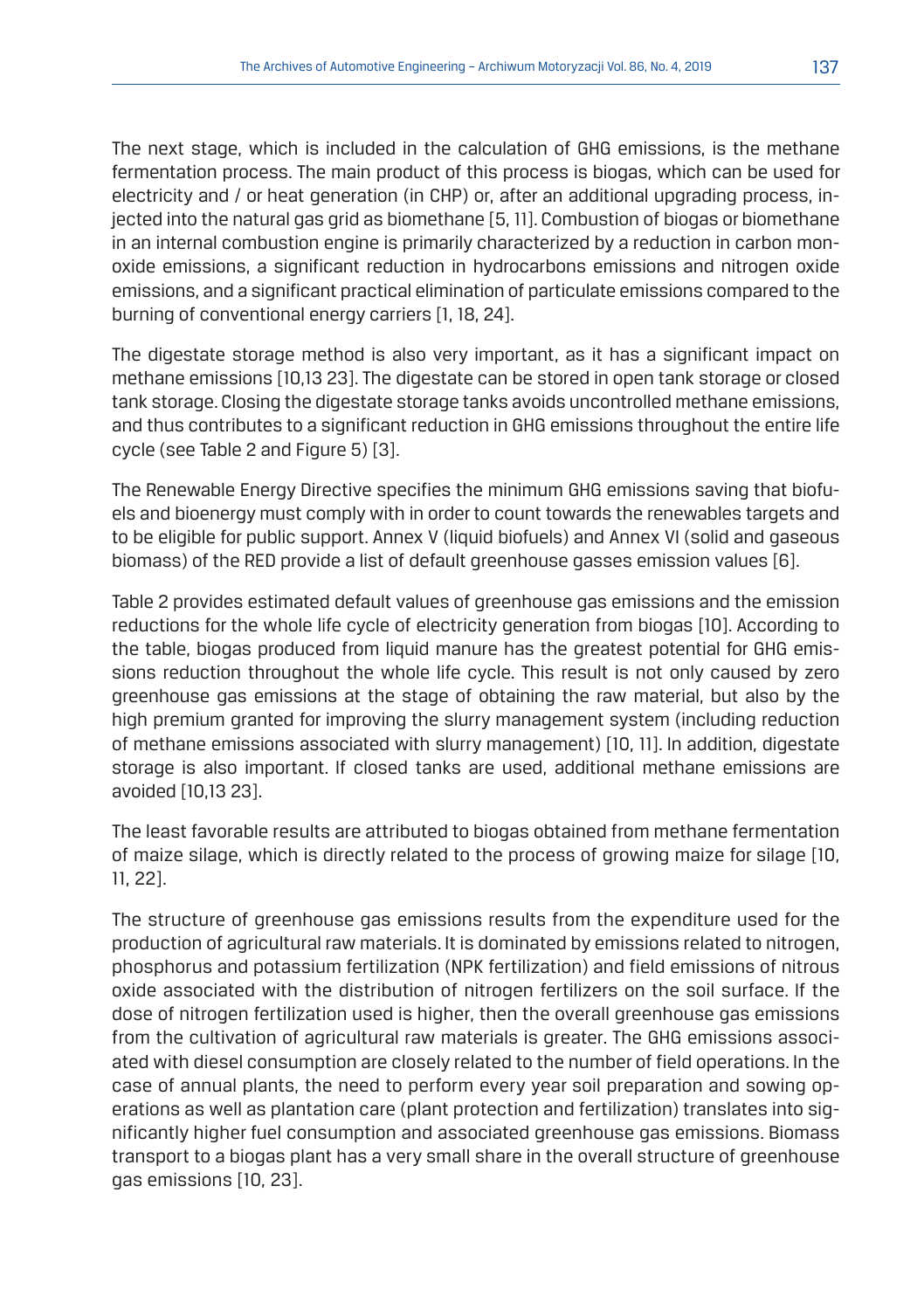|                             | Default values [g CO <sub>2eg</sub> /MJ] |                          |                    |                             |                                       |                  |                          |                          | <b>Reduction</b>                                                         |
|-----------------------------|------------------------------------------|--------------------------|--------------------|-----------------------------|---------------------------------------|------------------|--------------------------|--------------------------|--------------------------------------------------------------------------|
| <b>Production</b><br>system |                                          | <b>Technology</b>        | <b>Cultivation</b> | <b>Biogas</b><br>production | <b>Combustion</b><br>in the<br>engine | <b>Transport</b> | <b>Bonus</b>             | Sum                      | of GHG<br>emissions<br>relative to<br>the fossil<br>equivalent<br>$[\%]$ |
| Wet manure                  | Case I*                                  | Open<br>digestate        | 0                  | 97.4                        | 12.5                                  | 0.8              | $-107.3$                 | 3                        | 94                                                                       |
|                             |                                          | Close<br>digestate       | 0                  | 0                           | 12.5                                  | 0.7              | $-97.6$                  | $-84$                    | 237                                                                      |
|                             | Case II**                                | <b>Open</b><br>digestate | $\mathsf 0$        | 106.2                       | 12.5                                  | 0.8              | $-107.3$                 | 12                       | 82                                                                       |
|                             |                                          | Close<br>digestate       | 0                  | 8.2                         | 12.5                                  | 0.7              | $-97.6$                  | $-76$                    | 214                                                                      |
|                             | Case III***                              | <b>Open</b><br>digestate | 0                  | 119.1                       | 12.5                                  | 0.9              | $-120.7$                 | 12                       | 82                                                                       |
|                             |                                          | Close<br>digestate       | 0                  | 8.9                         | 12.5                                  | 0.8              | $-108.5$                 | $-86$                    | 229                                                                      |
| Maize silage                | Case I                                   | <b>Open</b><br>digestate | 15.8               | 18.9                        | 12.5                                  | 0                | $\overline{\phantom{0}}$ | 47                       | 22                                                                       |
|                             |                                          | Close<br>digestate       | 15.5               | $\mathsf 0$                 | 12.5                                  | 0                | $\overline{\phantom{0}}$ | 28                       | 54                                                                       |
|                             | Case II                                  | Open<br>digestate        | 15.8               | 29.1                        | 12.5                                  | 0                | $\overline{\phantom{0}}$ | 57                       | 14                                                                       |
|                             |                                          | Close<br>digestate       | 15.5               | 10.1                        | 12.5                                  | 0                | $\overline{\phantom{0}}$ | 38                       | 43                                                                       |
|                             | Case III                                 | <b>Open</b><br>digestate | 17.8               | 32.5                        | 12.5                                  | 0                | $\overline{\phantom{0}}$ | 63                       | 6                                                                        |
|                             |                                          |                          | Close<br>digestate | 17.4                        | 11                                    | 12.5             | 0                        | $\overline{\phantom{0}}$ | 41                                                                       |
| Biowaste organiczne         | Case I                                   | <b>Open</b><br>digestate | 0                  | 30.6                        | 12.5                                  | 0.5              | ÷                        | 44                       | 27                                                                       |
|                             |                                          | Close<br>digestate       | 0                  | 0                           | 12.5                                  | 0.5              | $\overline{\phantom{0}}$ | 13                       | 78                                                                       |
|                             | Case II                                  | Open<br>digestate        | 0                  | 42.3                        | 12.5                                  | 0.5              | $\overline{\phantom{0}}$ | 55                       | 18                                                                       |
|                             |                                          | Close<br>digestate       | 0                  | 11.5                        | 12.5                                  | 0.5              | $\equiv$                 | 24                       | 64                                                                       |
|                             | Case III                                 | <b>Open</b><br>digestate | 0                  | 47.3                        | 12.5                                  | 0.5              | $\overline{\phantom{0}}$ | 60                       | 10                                                                       |
|                             |                                          | Close<br>digestate       | $\mathsf 0$        | 12.6                        | 12.5                                  | 0.5              | $\overline{a}$           | 26                       | 62                                                                       |

#### Tab. 2. Default values of emission characteristics and relative limits of greenhouse gas emissions for electricity generation from biogas throughout the life cycle [10]

\* Refers to production paths in which electricity and heat for the process are produced in a CHP plant.

\*\* Refers to production paths in which electricity for the process is taken from the national grid and heat comes from the CHP engine.

\*\*\* Applies to production paths in which electricity for the process is taken from the national network, and heat comes from the combustion of biogas in the boiler.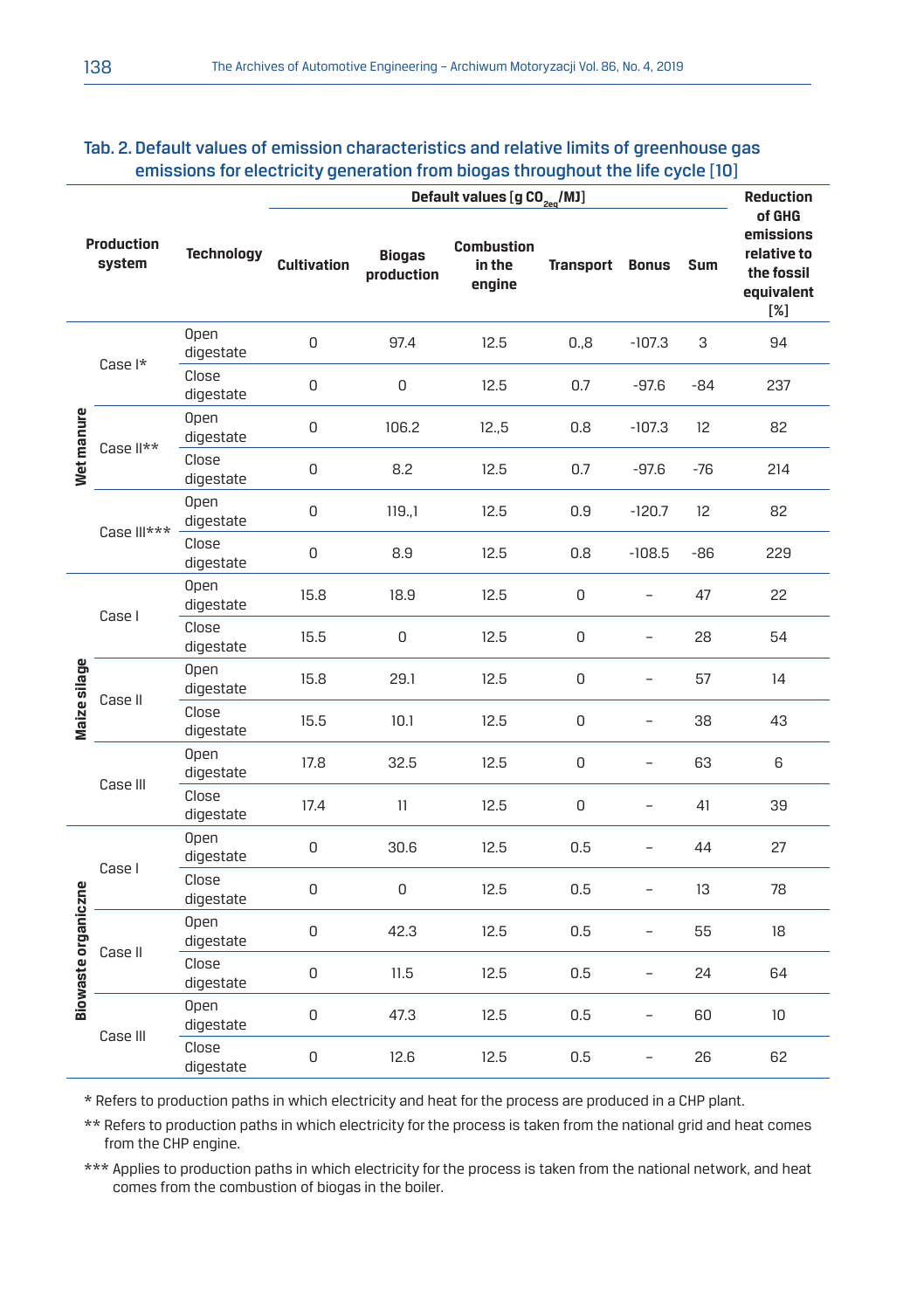

## **5. Conclusions**

One of the economy sectors responsible for GHG emissions is agriculture. This sector is responsible for about 10% of total European GHG emissions. These are mainly methane and nitrous oxide emissions caused enteric fermentation by ruminant animals, soil nitrification and denitrification, use of fertilizers and plant protection products and manure management. Given the significant impact of agriculture on greenhouse gas emissions, it is important to look for solutions that will reduce it. One of such solution is slurry management using biogas technology. The environmental benefits of biogas technology are often highlighted in literature, as a sustainable and renewable energy sources, which could be an alternative to fossil fuels [1, 2, 4, 5, 12, 16, 21]. The dynamic development of the biogas market has been observed in Europe in recent years. In 2012-2017, the number of biogas plants in Europe increased by 18%, while in 2017 there was a 2% increase in the number of installations compared to 2016. Biogas plants use various kind of feedstock, with dominating those from agriculture and the agri-food industry. It should be emphasized, that biogas has not always favorable emission parameters. The final emission throughout the whole life cycle of this energy carrier depends on many factors.

Greenhouse gas emissions of biofuels and bioenergy can be calculated using various methods [23]. However, in the case of biofuels and bioenergy, which can be counted towards the national and EU targets for renewable energy sources and qualified for public support systems, emissions throughout their life cycle must be calculated in accordance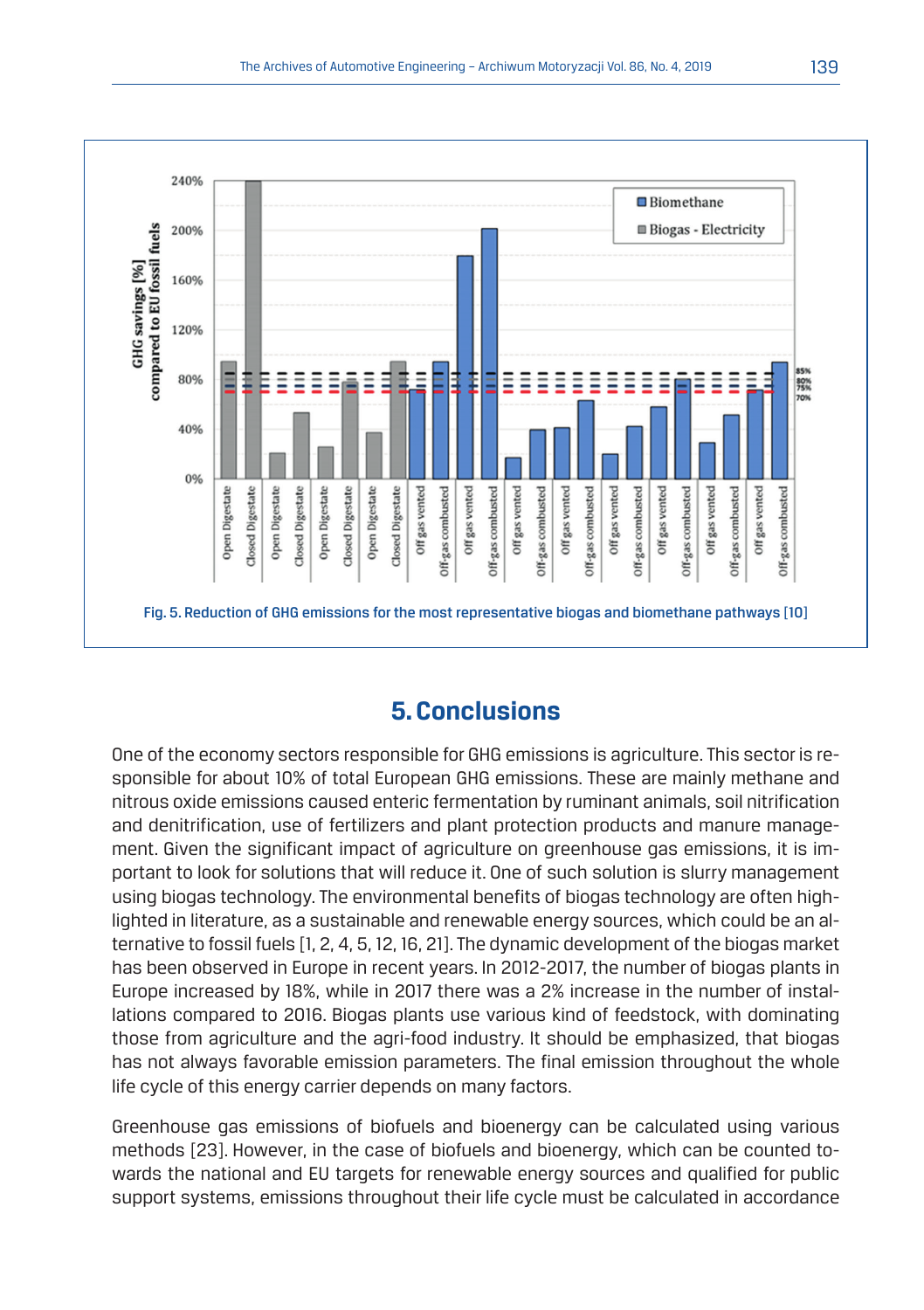with the methodology given in the RED Directive. The Directive also sets out GHG emission reduction thresholds for equal energy carriers relative to their fossil comparators. Failure to meet these thresholds disqualifies such an energy carrier from the possibility of including them among the renewable energy targets. Considering above, energy carriers and raw materials for their production are sought that will have the lowest GHG emission in the whole life cycle. Biogas is one of such carrier. In his case, the structure of GHG emissions largely depends on what type of raw material is produced for biogas production and in what kind of tanks the digestate sludge is stored. If waste raw materials are used for biogas production, then GHG emission associated with their acquisition is assumed to be zero. In addition, when liquid manure is used as a raw material for biogas production, the bonus associated with the improvement of slurry management is entitled to the final emission. Such possibilities result directly from the RED directive. Greenhouse gas emissions for such raw materials are calculated only from the stage of their transport to the biogas plant. On the other hand, if dedicated energy crops, such as silage maize, are used for biogas production, the emission connected with their cultivation are added to the total GHG emissions. This emission are directly related to the use of fertilizers (mainly nitrogen) and plant protection products, field emissions of nitrous oxide and fuel combustion (mainly diesel) during the operation of agricultural machinery. The share of emissions associated with obtaining biomass in the total GHG emissions for electricity generation from biogas is significant and ranges from 25% to 35% [10]. In the case of digestate storage, the type of tank has a significant impact on greenhouse gas emissions. If these are closed tanks, then the methane released from the digestate is recovered and therefore does not constitute emissions to the atmosphere. If the open storage tanks are used, then this GHG are directly emited to the air and are included in the total gas balance. The possibility of emissions reduction depending on the raw material and assuming the use of closed tanks is from 29% to 65% compared to open tanks [10].

## **6. Nomenclature**

- EU European Union
- Eq Equivalent
- FFC Fossil Fuel Comparator
- GHG greenhouse gases
- IRENA The International Renewable Energy Agency
- LCA Life Cycle Assessment
- RED Renewable Energy Directive
- CO<sub>2</sub> carbon dioxide
- $CH<sub>A</sub>$  methane
- $N_2$ - nitrous oxide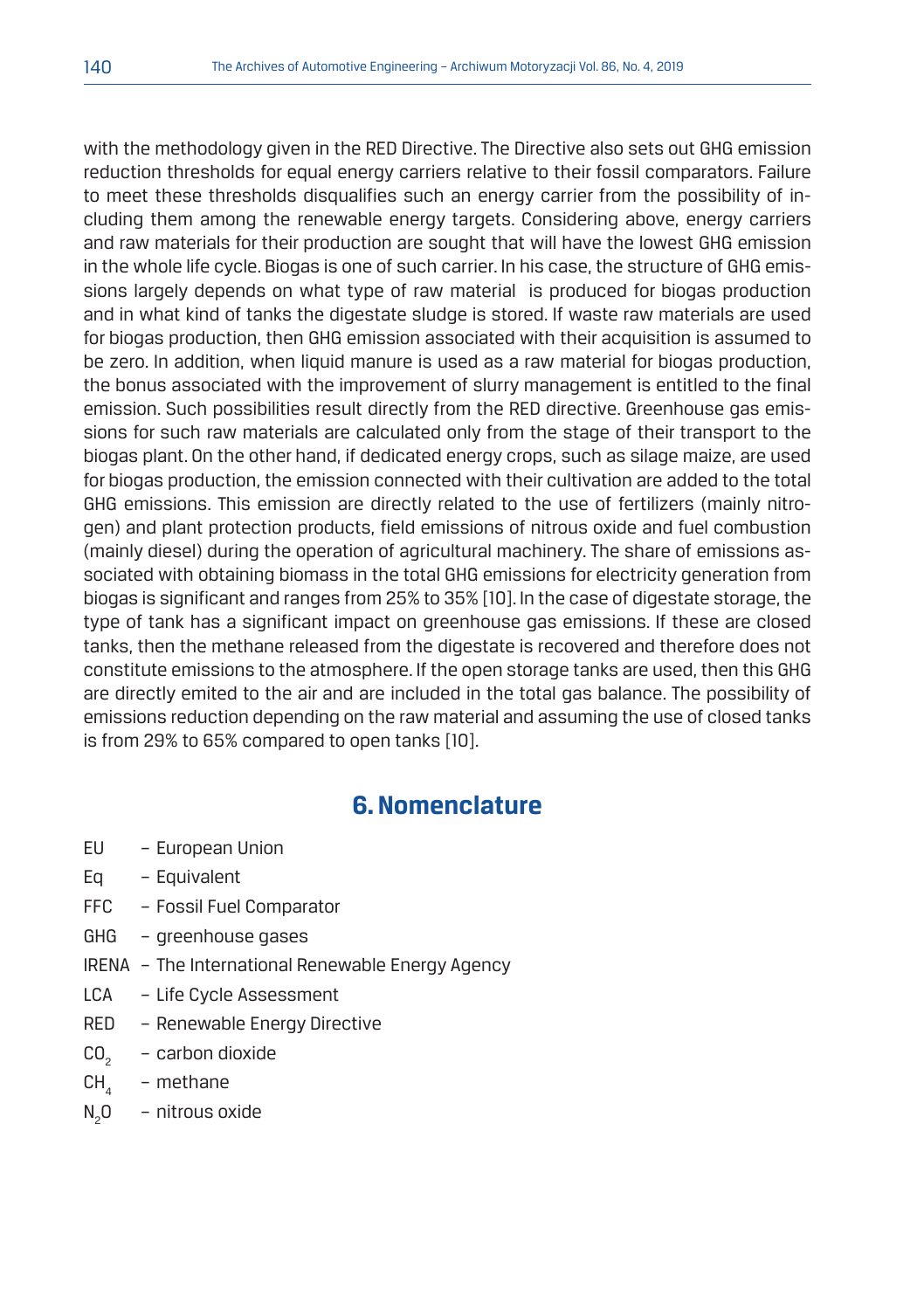## **7. References**

- [1] Budzianowski W. M., Karol: Renewable energy from biogas with reduced carbon dioxide footprint: Implications of applying different plant configurations and operating pressures. Renewable and Sustainable Energy Reviews. 2017, 68, 852-868, DOI: 10.1016/j.rser.2016.05.076.
- [2] Carlucci A.P., de Risi A., Laforgia D., Naccarato F.: Experimental investigation and combustion analysis of direct injection dual-fuel diesel-natural gas engine. Energy. 2008, 33, 2563263, DOI: 10.1016/j.energy.2007.06.005.
- [3] Chandra R., Takeuchi H., Hasegawa T.: Methane production from lignocellulosic agricultural crop wastes: A review in context to second generation of biofiuel production. Renewable and Sustainable Energy Reviews. 2012, 16, 1462–1476, DOI: 10.1016/j.rser.2011.11.035.
- [4] Cheenkachorn K., Poompipatpong C., Ho C.G.: Performance and emissions of heavy-duty diesel engine fuelled with diesel and LNG (liquid natural gas). Energy. 2013, 53, 52–57, DOI: 10.1016/j.energy.2013.02.027.
- [5] Dong L., Liu H., Riffat S.: Development of small-scale and micro-scale biomass-fuelled CHP systems a literature review. Applied Thermal Engineering Journal. 2009, 29, 2119-2126, DOI: 10.1016/j.applthermaleng.2008.12.004.
- [6] Directive 2009/28/EC Of The European Parliament and of the Council of 23 April 2009 on the promotion of the use of energy from renewable sources and amending and subsequently repealing Directives 2001/77/EC and 2003/30/EC.
- [7] Directive (EU) 2018/2001 of the European Parliament and of the Council of 11 December 2018 on the promotion of the use of energy from renewable sources.
- [8] European Biogas Association (EBA) Annual Statistical Report, Brussels, December 2018.
- [9] Fava J.: A Technical Framework for Life-Cycle Assessment. In: SETAC and SETAC Foundation for Environmental Education. Washington, 1991.
- [10] Giuntoli J., Agostini A., Edwards R., Marelli L.: Solid and gaseous bioenergy pathways: input values and GHG emissions, European Commission, Version 1a. Joint Research Centre, Institute for Energy and Transport. Luxemburg, 2015.
- [11] Hijazi O., Munro S., Zerhusen B., Effenberger M.; Review of life cycle assessment for biogas production in Europe. Renewable and Sustainable Energy Reviews. 2016, 54, 1291–1300, DOI: 10.1016/j.rser.2015.10.013.
- [12] Hosseini S.E., Wahid M.A.: Biogas utilization: Experimental investigation on biogas flameless combustion in lab-scale furnace. Energy Conversion and Management. 2013, 74, 426–432, DOI: 10.1016/j. enconman.2013.06.026.
- [13] Liebetrau J., Reinelt T., Agostini a., Linke B., Methane emissions from biogas plants Methods for measurement, results and effect on greenhouse gas balance of electricity produced, IEA Bioenergy: Task 37: 2017: 12, ISBN: 978-1-910154-36-6.
- [14] Lucía L. et all.: Life Cycle Assessment of electricity production in Italy from anaerobic co-digestion of pig slurry and energy crops. Renewable Energy. 2014, 68, 625–635, DOI: 10.1016/j.renene.2014.03.005.
- [15] Meyer-Aurich A., Schattauer A., Hellebrand H. J., Klauss H., Plochl M.; Berg, W.: Impact of Uncertainties on Greenhouse Gas Mitigation Potential of Biogas Production from Agricultural Resources. Renewable Energy. 2012, 37, 277–284. DOI: 10.1016/j.renene.2011.06.030.
- [16] Owczuk M., Matuszewska A., Kruczyński S., Kamela W.: Evaluation of Using Biogas to Supply the Dual Fuel Diesel Engine of an Agricultural Tractor. Energies. 2019, 12(6), 1071, DOI: 10.3390/en12061071.
- [17] Paolini V., Petracchini F., Segreto M., Tomassetti L., Naja N., Cecinato A.: Environmental impact of biogas: A short review of current knowledge. Journal Of Environmental Science And Health, Part A. 2018, 53(10), 899–906, DOI: 10.1080/10934529.2018.1459076.
- [18] Papagiannakis R.G., Hountalas D.T.: Combustion and exhaust emission characteristics of dual fuel compression ignition engine operated with pilot Diesel fuel and natural gas. Energy Conversion and Management. 2004, 45, 2971–2987, DOI: 10.1016/j.enconman.2004.01.013.
- [19] Rasi S., Lantela J., Rientala J.: Trace compounds affecting biogas energy utilization a review. Energy Conversion and Management. 2011, 52, 3369–3375, DOI: 10.1016/j.enconman.2011.07.005.
- [20] Ravina, M.; Genon, G.: Global and Local Emissions of a Biogas Plant Considering the Production of Biomethane as an Alternative End-Use Solution. Journal of Cleaner Production. 2015, 102, 115–126, DOI: 10.1016/j. jclepro.2015.04.056.